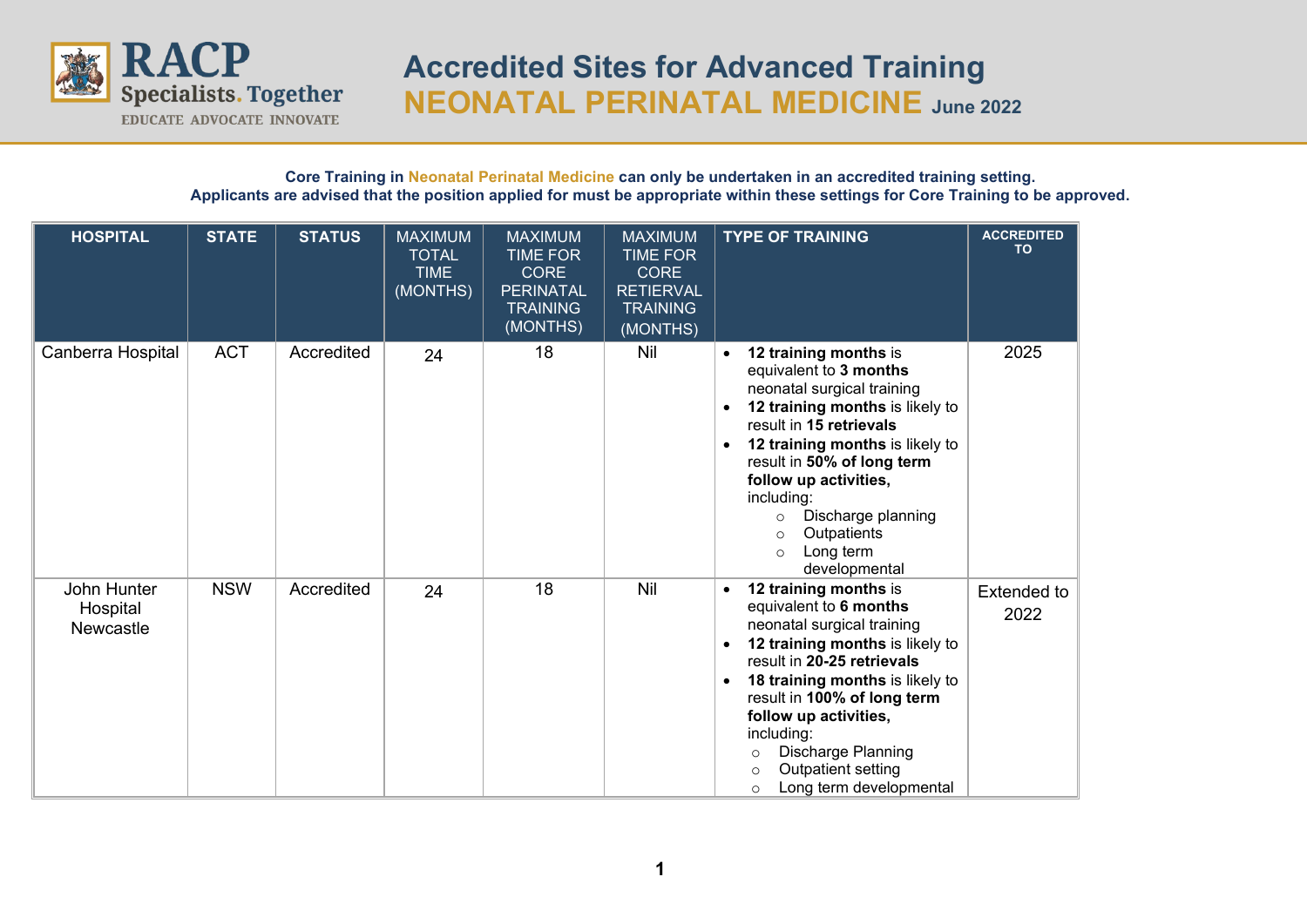| Liverpool Hospital            | <b>NSW</b>   | Accredited    | 24                                                        | 12                                                                                                  | <b>Nil</b>                                                                                          | Not accredited for neonatal<br>surgical training<br>12 training months is likely to<br>$\bullet$<br>result in 0 (nil) retrievals<br>18 training months is likely to<br>result in 100% of long term<br>follow up activities,<br>including:<br>Discharge planning<br>$\circ$<br>Outpatient setting<br>$\circ$<br>Long term developmental<br>$\circ$          | 2022                           |
|-------------------------------|--------------|---------------|-----------------------------------------------------------|-----------------------------------------------------------------------------------------------------|-----------------------------------------------------------------------------------------------------|------------------------------------------------------------------------------------------------------------------------------------------------------------------------------------------------------------------------------------------------------------------------------------------------------------------------------------------------------------|--------------------------------|
| <b>HOSPITAL</b>               | <b>STATE</b> | <b>STATUS</b> | <b>MAXIMUM</b><br><b>TOTAL</b><br><b>TIME</b><br>(MONTHS) | <b>MAXIMUM</b><br><b>TIME FOR</b><br><b>CORE</b><br><b>PERINATAL</b><br><b>TRAINING</b><br>(MONTHS) | <b>MAXIMUM</b><br><b>TIME FOR</b><br><b>CORE</b><br><b>RETIERVAL</b><br><b>TRAINING</b><br>(MONTHS) | <b>TYPE OF TRAINING</b>                                                                                                                                                                                                                                                                                                                                    | <b>ACCREDITED</b><br><b>TO</b> |
| Nepean Hospital               | <b>NSW</b>   | Accredited    | 18                                                        | 12                                                                                                  | <b>Nil</b>                                                                                          | Not accredited for neonatal<br>$\bullet$<br>surgical training<br>12 training months is likely to<br>result in 0 (nil) retrievals<br>18 training months is likely to<br>result in 50% of long term<br>follow up activities,<br>including:<br>Discharge planning<br>$\circ$<br>Outpatient setting<br>$\circ$<br>Long term developmental<br>$\circ$           | 2022                           |
| Royal Hospital for<br>Women   | <b>NSW</b>   | Accredited    | 24                                                        | 18                                                                                                  | Nil                                                                                                 | 12 training months is<br>equivalent to 6 months<br>neonatal surgical training<br>• 12 training months is likely to<br>result in 0 (nil) retrievals<br>• 18 training months is likely to<br>result in 100% of long term<br>follow up activities,<br>including:<br>Discharge Planning<br>$\circ$<br>Outpatient setting<br>$\circ$<br>Long term developmental | 2026                           |
| Royal North<br>Shore Hospital | <b>NSW</b>   | Accredited    | 18                                                        | 12                                                                                                  | Nil                                                                                                 | Not accredited for neonatal<br>surgical training<br>12 training months is likely to<br>result in 0 (nil) retrievals                                                                                                                                                                                                                                        | 2025                           |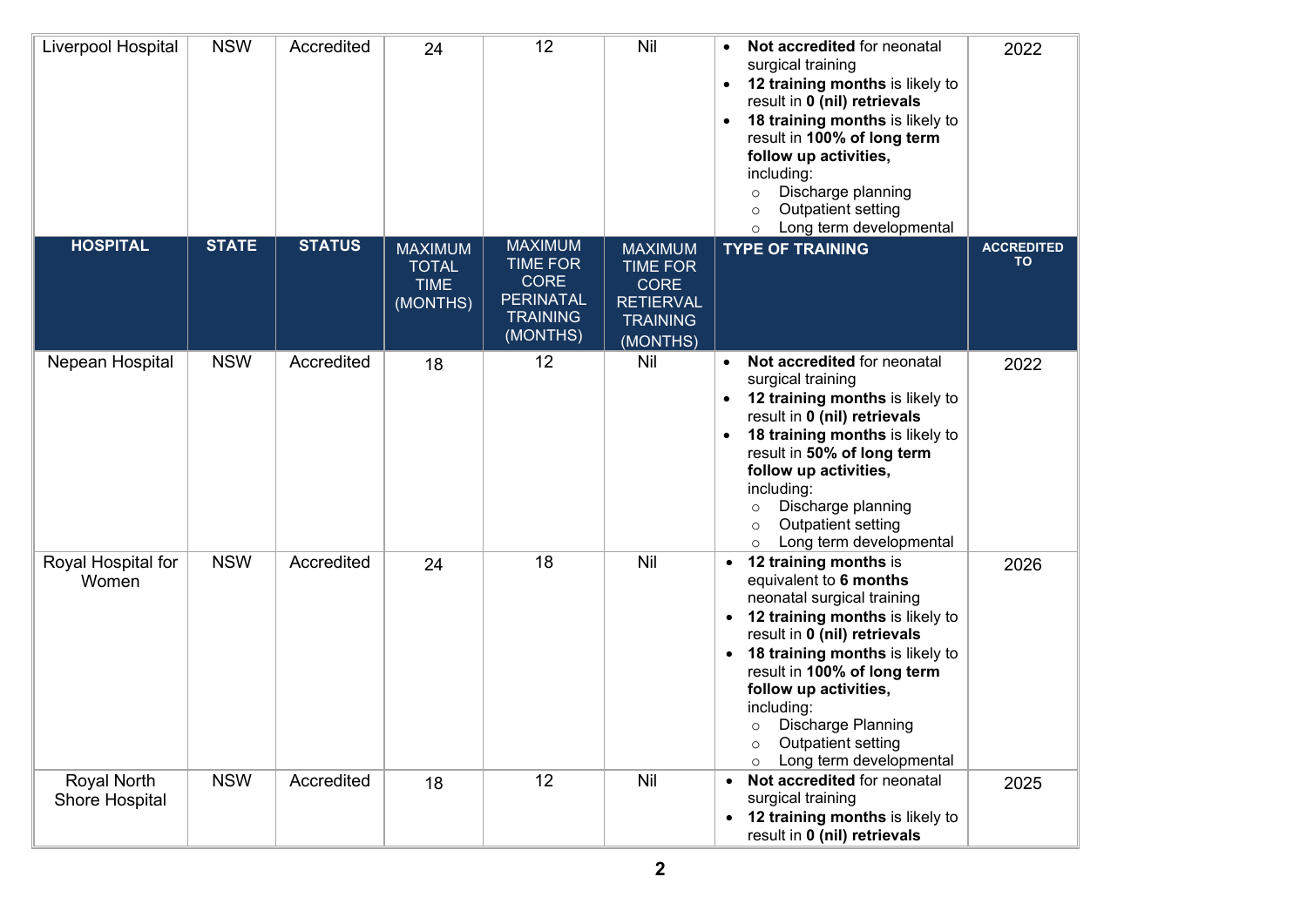|                                               |              |               |                                                           |                                                                                                     |                                                                                                     | 12 training months is likely to<br>result in 100% of long term<br>follow up activities,<br>including:<br>Discharge Planning<br>$\circ$<br>Outpatient<br>$\circ$<br>Long term Developmental<br>$\circ$                                                                                                                                         |                            |
|-----------------------------------------------|--------------|---------------|-----------------------------------------------------------|-----------------------------------------------------------------------------------------------------|-----------------------------------------------------------------------------------------------------|-----------------------------------------------------------------------------------------------------------------------------------------------------------------------------------------------------------------------------------------------------------------------------------------------------------------------------------------------|----------------------------|
| <b>Royal Prince</b><br><b>Alfred Hospital</b> | <b>NSW</b>   | Accredited    | 24                                                        | 18                                                                                                  | Nil                                                                                                 | Not accredited for neonatal<br>$\bullet$<br>surgical training<br>• 12 training months is likely to<br>result in 0 (nil) retrievals<br>• 18 training months is likely to<br>result in 100% of long term<br>follow up activities,<br>including:<br>Discharge Planning<br>$\circ$<br>Outpatient<br>$\circ$<br>Long term Developmental<br>$\circ$ | 2022                       |
| <b>HOSPITAL</b>                               | <b>STATE</b> | <b>STATUS</b> | <b>MAXIMUM</b><br><b>TOTAL</b><br><b>TIME</b><br>(MONTHS) | <b>MAXIMUM</b><br><b>TIME FOR</b><br><b>CORE</b><br><b>PERINATAL</b><br><b>TRAINING</b><br>(MONTHS) | <b>MAXIMUM</b><br><b>TIME FOR</b><br><b>CORE</b><br><b>RETIERVAL</b><br><b>TRAINING</b><br>(MONTHS) | <b>TYPE OF TRAINING</b>                                                                                                                                                                                                                                                                                                                       | <b>ACCREDITED</b><br>TO    |
| The Children's<br>Hospital at<br>Westmead     | <b>NSW</b>   | Accredited    | 12                                                        | Nil                                                                                                 | 6                                                                                                   | • 6 training months is<br>equivalent to 6 months<br>neonatal surgical training<br>• 12 training months is likely to<br>result in 0 (nil) retrievals<br>• 12 training months is likely to<br>result in 50% of long term<br>follow up activities                                                                                                | Extended to<br>2022        |
| Westmead<br>Hospital                          | <b>NSW</b>   | Accredited    | 24                                                        | 18                                                                                                  | <b>Nil</b>                                                                                          | • Not accredited for neonatal<br>surgical training<br>• 12 training months is likely to<br>result in 0 (nil) retrievals<br>• 18 training months is likely to<br>result in 100% of long term<br>follow up activities,<br>including:<br>Discharge planning<br>$\circ$<br>Outpatient setting<br>$\circ$<br>Long term developmental<br>$\circ$    | <b>Extended to</b><br>2022 |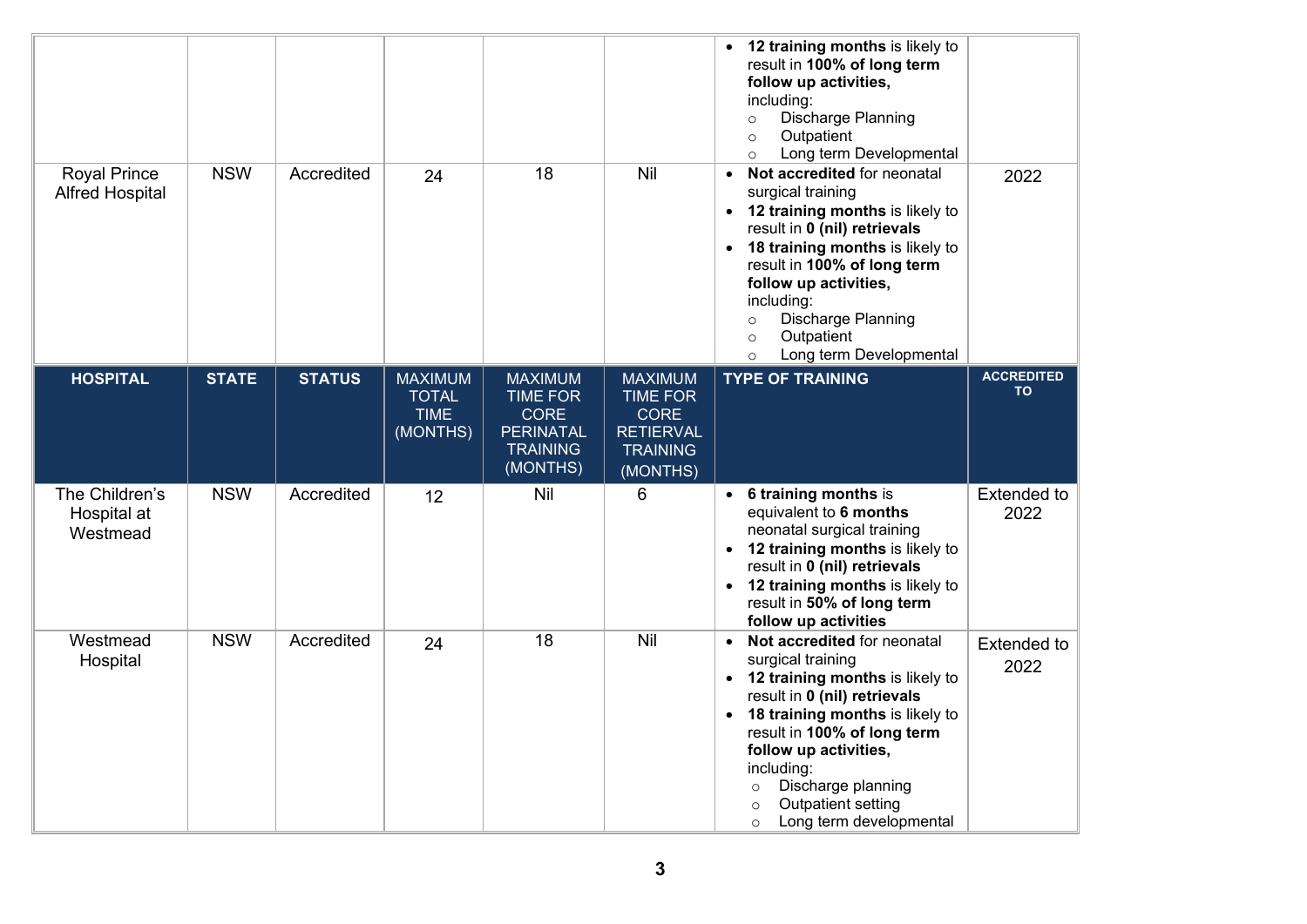| Newborn<br>Emergency<br><b>Retrieval Service</b><br>(NETS) New<br><b>South Wales</b> | <b>NSW</b>   | Accredited    | 12                                                        | Nil                                                                                                 | 6                                                                                                   | <b>Neonatal retrieval services</b><br>6 training months is likely to<br>result in 25 retrievals                                                                                                                                                                                                                                                                           | 2022                           |
|--------------------------------------------------------------------------------------|--------------|---------------|-----------------------------------------------------------|-----------------------------------------------------------------------------------------------------|-----------------------------------------------------------------------------------------------------|---------------------------------------------------------------------------------------------------------------------------------------------------------------------------------------------------------------------------------------------------------------------------------------------------------------------------------------------------------------------------|--------------------------------|
| <b>Gold Coast</b><br>University<br>Hospital                                          | <b>QLD</b>   | Provisional   | 12                                                        | 12                                                                                                  | nil                                                                                                 | • Not accredited for neonatal<br>surgical training<br>• 12 training months is likely to<br>result in 0 (nil) retrievals<br>• 12 training months is likely to<br>result in 0 (nil) of long term<br>follow up activities                                                                                                                                                    | <b>Extended to</b><br>2022     |
| Neonatal<br>Retrieval<br>Emergency<br>Service Southern<br>Queensland<br>(NeoRESQ)    | <b>QLD</b>   | Accredited    | 12                                                        | Nil                                                                                                 | 6                                                                                                   | <b>Neonatal retrieval services</b><br>$\bullet$<br>6 training months is likely to<br>result in 25 retrievals                                                                                                                                                                                                                                                              | 2022                           |
| <b>Mater Health</b><br><b>Services</b>                                               | <b>QLD</b>   | Accredited    | 24                                                        | 18                                                                                                  | Nil                                                                                                 | 12 training months is<br>equivalent to 6 months<br>neonatal surgical training<br>• 12 training months is likely to<br>result in 25 retrievals<br>• 18 training months is likely to<br>result in 50% of long term<br>follow up activities,<br>including:<br>Discharge planning<br>$\circ$<br><b>Outpatient Setting</b><br>$\circ$<br>Long Term<br>$\circ$<br>Developmental | 2022                           |
| <b>HOSPITAL</b>                                                                      | <b>STATE</b> | <b>STATUS</b> | <b>MAXIMUM</b><br><b>TOTAL</b><br><b>TIME</b><br>(MONTHS) | <b>MAXIMUM</b><br><b>TIME FOR</b><br><b>CORE</b><br><b>PERINATAL</b><br><b>TRAINING</b><br>(MONTHS) | <b>MAXIMUM</b><br><b>TIME FOR</b><br><b>CORE</b><br><b>RETIERVAL</b><br><b>TRAINING</b><br>(MONTHS) | <b>TYPE OF TRAINING</b>                                                                                                                                                                                                                                                                                                                                                   | <b>ACCREDITED</b><br><b>TO</b> |
| Royal Brisbane &<br><b>Women's Hospital</b>                                          | QLD          | Accredited    | 24                                                        | 18                                                                                                  | Nil                                                                                                 | Not accredited for neonatal<br>$\bullet$<br>surgical training<br>12 training months is likely to<br>result 25 retrievals<br>12 training months is likely to<br>result in 75% of long term                                                                                                                                                                                 | <b>Extended to</b><br>2022     |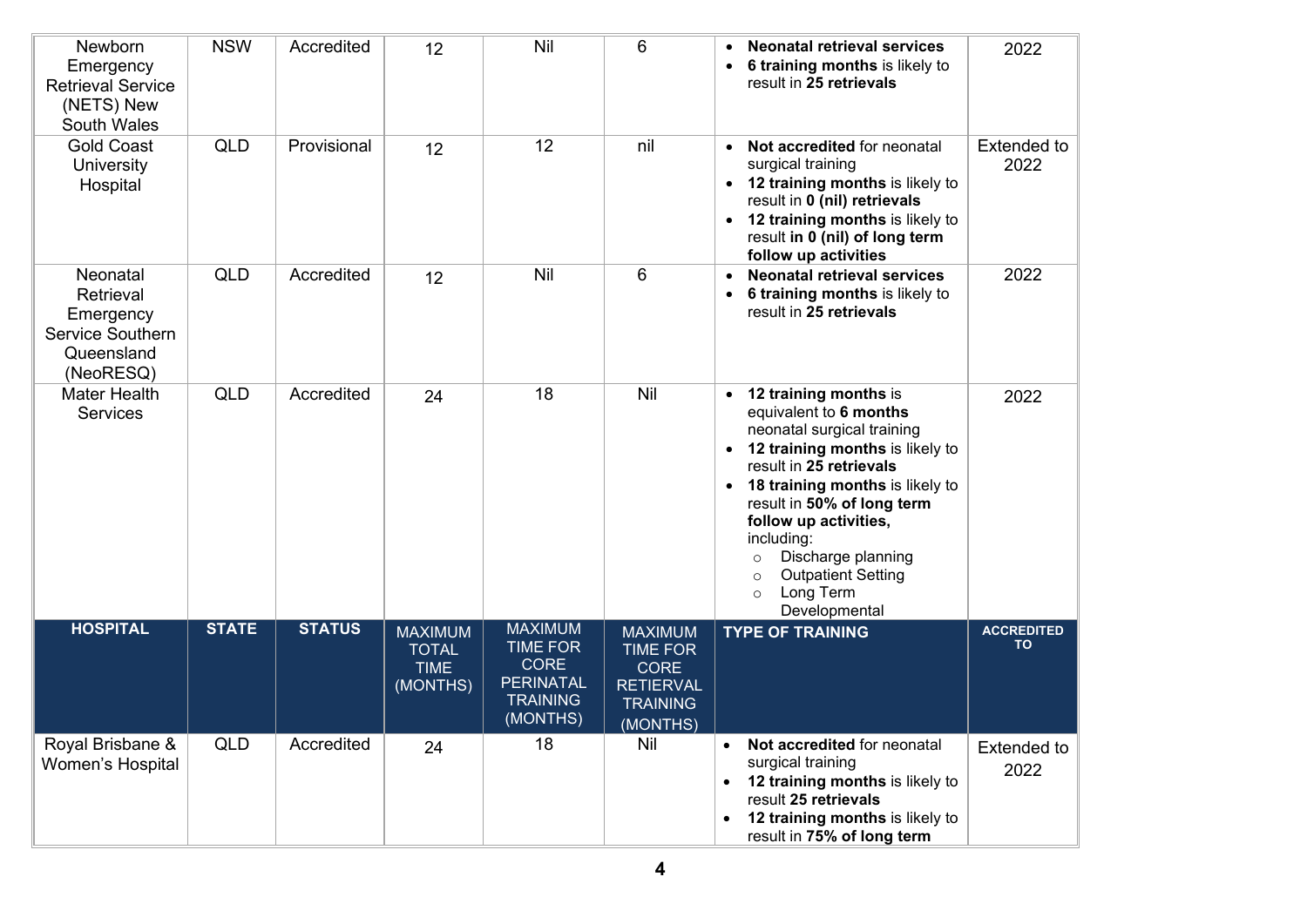|                                                 |            |            |                                                               |    |            | follow up activities,<br>including:<br>Discharge planning<br>$\circ$<br>Outpatient setting<br>$\circ$<br>Long term developmental<br>$\circ$                                                                                                                                                                                                                             |                            |
|-------------------------------------------------|------------|------------|---------------------------------------------------------------|----|------------|-------------------------------------------------------------------------------------------------------------------------------------------------------------------------------------------------------------------------------------------------------------------------------------------------------------------------------------------------------------------------|----------------------------|
| Townsville<br>Hospital                          | <b>QLD</b> | Accredited | 24                                                            | 18 | Nil        | 12 training months is<br>equivalent to 6 months<br>neonatal surgical training<br>18 training months is likely to<br>result in 25 retrievals<br>18 training months is likely to<br>result in 100% of long term<br>follow up activities,<br>including:<br>Discharge Planning<br>$\circ$<br>Outpatient setting<br>$\circ$<br>Long term developmental<br>$\circ$            | 2024                       |
| <b>Flinders Medical</b><br>Centre               | <b>SA</b>  | Accredited | 18                                                            | 12 | Nil        | Not accredited for neonatal<br>$\bullet$<br>surgical training<br>• 12 training months is likely to<br>result in 0 (nil) retrievals<br>18 training months is likely to<br>$\bullet$<br>result in 100% of long term<br>follow up activities,<br>including:<br>Discharge planning<br>$\circ$<br>Outpatient setting<br>$\circ$<br>Long term developmental<br>$\circ$        | <b>Extended to</b><br>2022 |
| Women's and<br>Children's<br>Hospital, Adelaide | <b>SA</b>  | Accredited | 24                                                            | 18 | Nil        | 18 training months is<br>equivalent to 6 months<br>neonatal surgical training<br>18 training months is likely to<br>$\bullet$<br>result in 25 retrievals<br><b>18 training months is likely to</b><br>result in 100% of long term<br>follow up activities,<br>including:<br>o Discharge planning<br>Outpatient setting<br>$\circ$<br>Long term developmental<br>$\circ$ | <b>Extended to</b><br>2022 |
| Royal Hobart<br>Hospital                        | <b>TAS</b> | Accredited | 24 months<br>(trainees<br>commencing<br><b>NPM</b><br>program | 12 | <b>Nil</b> | 12 training months is<br>$\bullet$<br>equivalent to 3 months<br>neonatal surgical training                                                                                                                                                                                                                                                                              | 2023                       |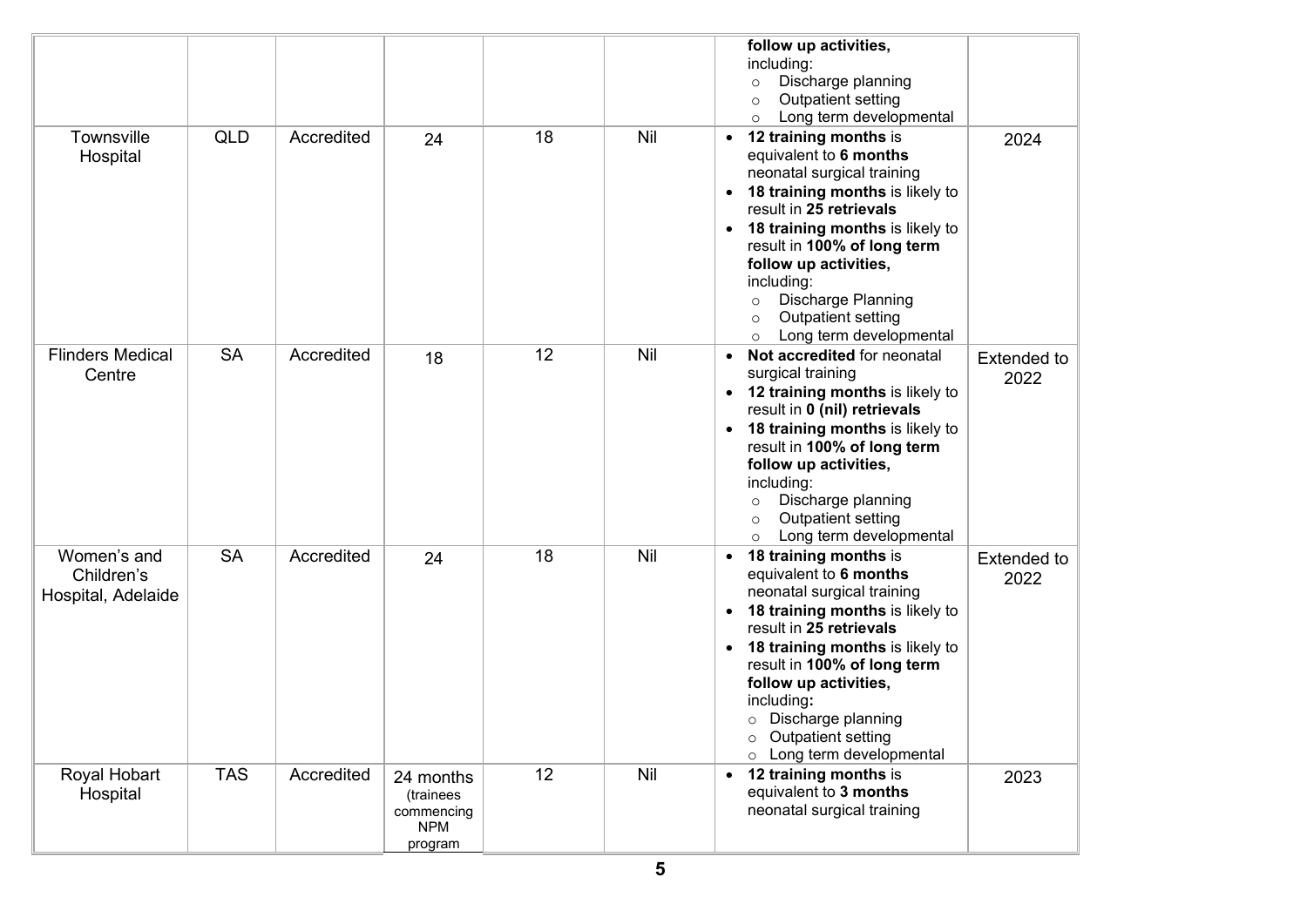|                                 |              |               | prior to<br>2019)<br>18 months<br>(trainees<br>commencing<br><b>NPM</b><br>program<br>from 2019<br>onwards) |                                                                                                     |                                                                                                     | • 18 training months is likely to<br>result in 25 retrievals<br>• 18 training months is likely to<br>result in 100% of long term<br>follow up activities,<br>including:<br>Discharge planning<br>$\circ$<br>Outpatient setting<br>$\circ$<br>Long term developmental<br>$\circ$                                                                |                                |
|---------------------------------|--------------|---------------|-------------------------------------------------------------------------------------------------------------|-----------------------------------------------------------------------------------------------------|-----------------------------------------------------------------------------------------------------|------------------------------------------------------------------------------------------------------------------------------------------------------------------------------------------------------------------------------------------------------------------------------------------------------------------------------------------------|--------------------------------|
| <b>HOSPITAL</b>                 | <b>STATE</b> | <b>STATUS</b> | <b>MAXIMUM</b><br><b>TOTAL</b><br><b>TIME</b><br>(MONTHS)                                                   | <b>MAXIMUM</b><br><b>TIME FOR</b><br><b>CORE</b><br><b>PERINATAL</b><br><b>TRAINING</b><br>(MONTHS) | <b>MAXIMUM</b><br><b>TIME FOR</b><br><b>CORE</b><br><b>RETIERVAL</b><br><b>TRAINING</b><br>(MONTHS) | <b>TYPE OF TRAINING</b>                                                                                                                                                                                                                                                                                                                        | <b>ACCREDITED</b><br><b>TO</b> |
| Mercy Hospital for<br>Women     | <b>VIC</b>   | Accredited    | 24                                                                                                          | 18                                                                                                  | Nil                                                                                                 | • Not accredited for neonatal<br>surgical training<br>• 12 training months is likely to<br>result in 0 (nil) retrievals<br>• 18 training months is likely to<br>result in 100% of long term<br>follow up activities,<br>including:<br>o Discharge planning<br>Outpatient setting<br>$\circ$<br>o Long term developmental                       | 2022                           |
| <b>Monash Medical</b><br>Centre | <b>VIC</b>   | Accredited    | 24                                                                                                          | 18                                                                                                  | Nil                                                                                                 | 12 training months is<br>equivalent to 6 months<br>neonatal surgical training<br>12 training months is likely to<br>result in 0 (nil) retrievals<br>12 training months is likely to<br>result in 75% of long term<br>follow up activities,<br>including:<br>o Discharge planning<br>Outpatient setting<br>$\circ$<br>o Long term developmental | 2025                           |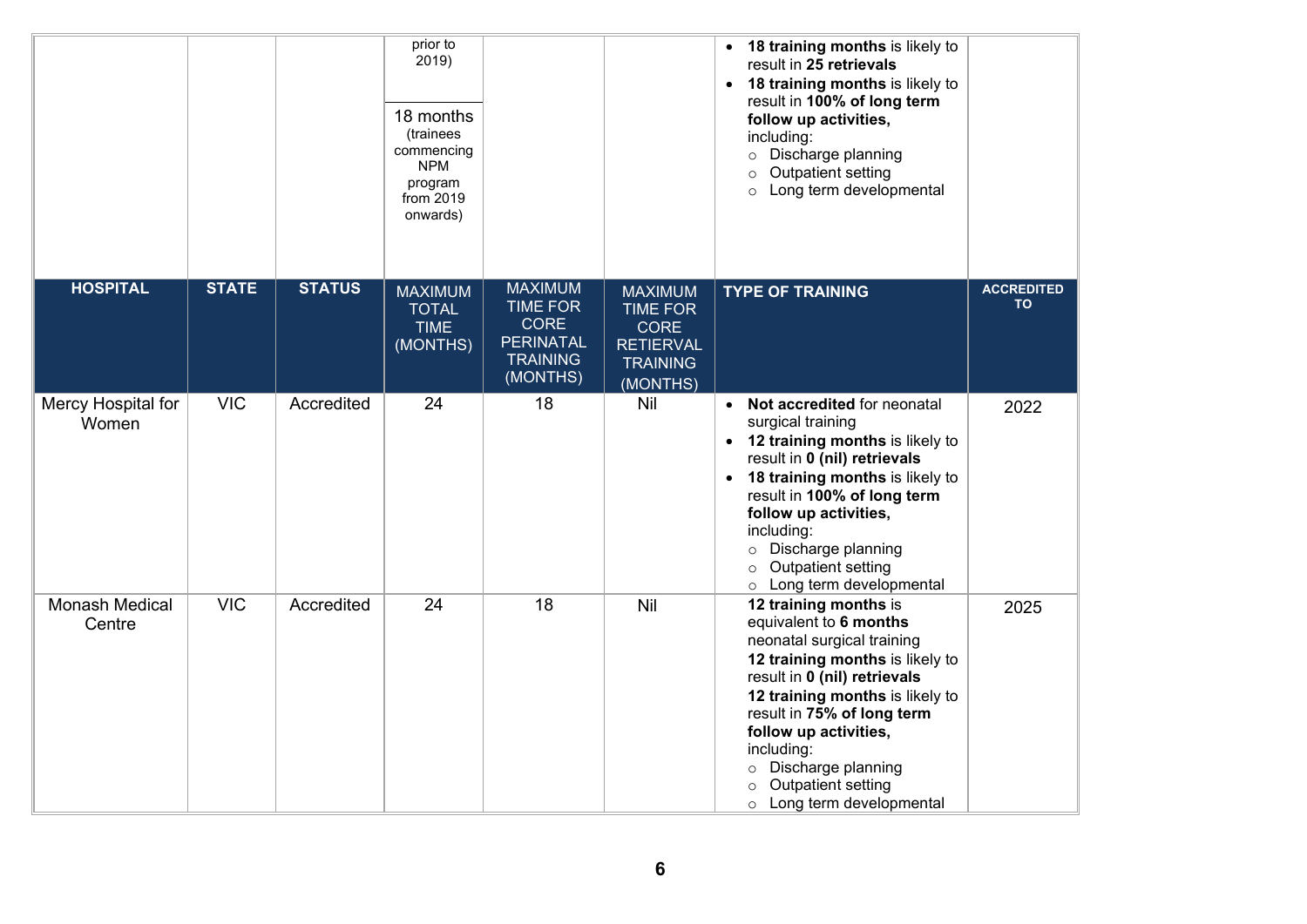| Royal Children's<br>Hospital                                                    | <b>VIC</b>   | Accredited    | 12                                                        | Nil                                                                                                 | Nil                                                                                                 | 6 training months is<br>equivalent to 6 months<br>neonatal surgical training<br>• 12 training months is likely to<br>result in 0 (nil) retrievals<br>• 18 training months is likely to<br>result in 0 (nil) of long term<br>follow up activities                                                                                             | <b>Extended to</b><br>2022     |
|---------------------------------------------------------------------------------|--------------|---------------|-----------------------------------------------------------|-----------------------------------------------------------------------------------------------------|-----------------------------------------------------------------------------------------------------|----------------------------------------------------------------------------------------------------------------------------------------------------------------------------------------------------------------------------------------------------------------------------------------------------------------------------------------------|--------------------------------|
| Royal Women's<br>Hospital                                                       | <b>VIC</b>   | Accredited    | 24                                                        | 18                                                                                                  | Nil                                                                                                 | Not accredited for neonatal<br>$\bullet$<br>surgical training<br>• 12 training months is likely to<br>result in 0 (nil) retrievals<br>• 18 training months is likely to<br>result in 100% of long term<br>follow up activities,<br>including:<br>Discharge planning<br>$\circ$<br>Outpatient setting<br>$\circ$<br>o Long term developmental | <b>Extended to</b><br>2022     |
| Paediatric Infant<br>and Perinatal<br>Emergency<br>Retrieval (PIPER)<br>Service | <b>VIC</b>   | Accredited    | 12                                                        | Nil                                                                                                 | 6                                                                                                   | <b>Neonatal retrieval services</b><br>6 training months is likely to<br>result in 25 retrievals                                                                                                                                                                                                                                              | 2022                           |
| <b>HOSPITAL</b>                                                                 | <b>STATE</b> | <b>STATUS</b> | <b>MAXIMUM</b><br><b>TOTAL</b><br><b>TIME</b><br>(MONTHS) | <b>MAXIMUM</b><br><b>TIME FOR</b><br><b>CORE</b><br><b>PERINATAL</b><br><b>TRAINING</b><br>(MONTHS) | <b>MAXIMUM</b><br><b>TIME FOR</b><br><b>CORE</b><br><b>RETIERVAL</b><br><b>TRAINING</b><br>(MONTHS) | <b>TYPE OF TRAINING</b>                                                                                                                                                                                                                                                                                                                      | <b>ACCREDITED</b><br><b>TO</b> |
| <b>King Edward</b><br><b>Memorial Hospital</b><br>for Women                     | <b>WA</b>    | Accredited    | 24                                                        | 18                                                                                                  | Nil                                                                                                 | • Not accredited for neonatal<br>surgical training<br>• 18 training months is likely to<br>result in 25 retrievals<br><b>18 training months is likely to</b><br>result in 100% of long term<br>follow up activities,<br>including:<br>Discharge planning<br>$\circ$<br>Outpatient setting<br>$\circ$<br>Long term developmental<br>$\circ$   | 2022                           |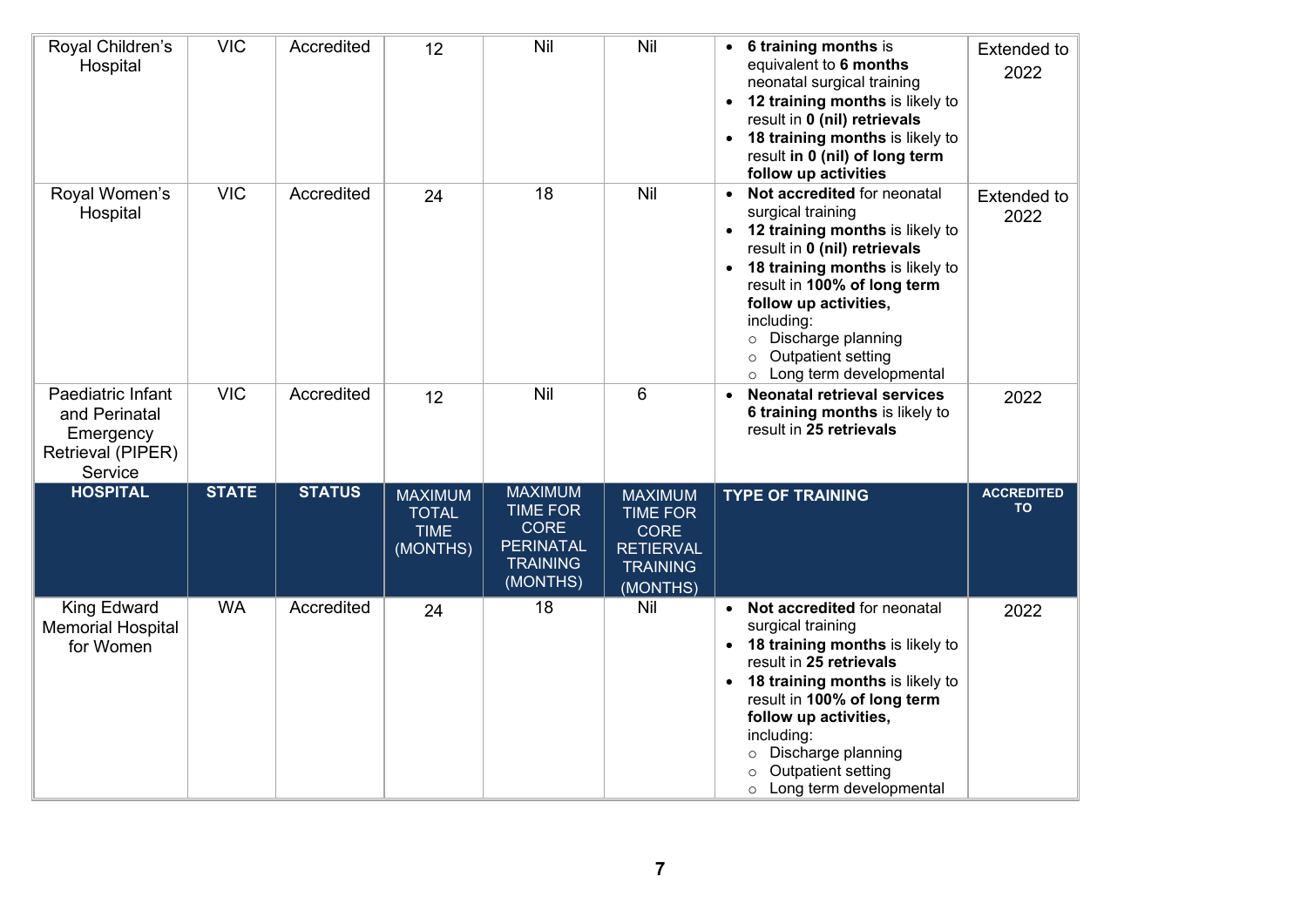| Perth Children's<br>Hospital     | <b>WA</b>    | Accredited    | 12                                                        | Nil                                                                                                 | Nil                                                                                                 | • 6 training months is<br>equivalent to 6 months<br>neonatal surgical training<br>• 12 training months is likely to<br>result in 0 (nil)<br>retrievals<br>• 18 training months is likely to<br>result in 0 (nil) of<br>long term follow up activities                                                                                                              | 2022                           |
|----------------------------------|--------------|---------------|-----------------------------------------------------------|-----------------------------------------------------------------------------------------------------|-----------------------------------------------------------------------------------------------------|--------------------------------------------------------------------------------------------------------------------------------------------------------------------------------------------------------------------------------------------------------------------------------------------------------------------------------------------------------------------|--------------------------------|
| <b>NETS WA</b>                   | <b>WA</b>    | Accredited    | 12                                                        | Nil                                                                                                 | 6                                                                                                   | <b>Neonatal retrieval services</b><br>• 6 training months is likely to<br>result in 25 retrievals                                                                                                                                                                                                                                                                  | 2022                           |
| <b>Auckland City</b><br>Hospital | NZ           | Accredited    | 24                                                        | 18                                                                                                  | Nil                                                                                                 | • 12 training months is<br>equivalent to 6 months<br>neonatal surgical training<br>• 12 training months is likely to<br>result in 25 retrievals<br>• 12 training months is likely to<br>result in 100% of long term<br>follow up activities,<br>including:<br>Discharge planning<br>$\circ$<br>Outpatient setting<br>$\circ$<br>Long term developmental<br>$\circ$ | 2023                           |
| Christchurch<br>Women's Hospital | NZ           | Accredited    | 24                                                        | 18                                                                                                  | Nil                                                                                                 | • 18 training months is<br>equivalent to 6 months<br>neonatal surgical training<br>• 18 training months is likely to<br>result in 25 retrievals<br>• 18 training months is likely to<br>result in 75% of long term<br>follow up activities,<br>including:<br>Discharge planning<br>$\circ$<br>Outpatient setting<br>$\circ$<br>o Long term developmental           | 2023                           |
| <b>HOSPITAL</b>                  | <b>STATE</b> | <b>STATUS</b> | <b>MAXIMUM</b><br><b>TOTAL</b><br><b>TIME</b><br>(MONTHS) | <b>MAXIMUM</b><br><b>TIME FOR</b><br><b>CORE</b><br><b>PERINATAL</b><br><b>TRAINING</b><br>(MONTHS) | <b>MAXIMUM</b><br><b>TIME FOR</b><br><b>CORE</b><br><b>RETIERVAL</b><br><b>TRAINING</b><br>(MONTHS) | <b>TYPE OF TRAINING</b>                                                                                                                                                                                                                                                                                                                                            | <b>ACCREDITED</b><br><b>TO</b> |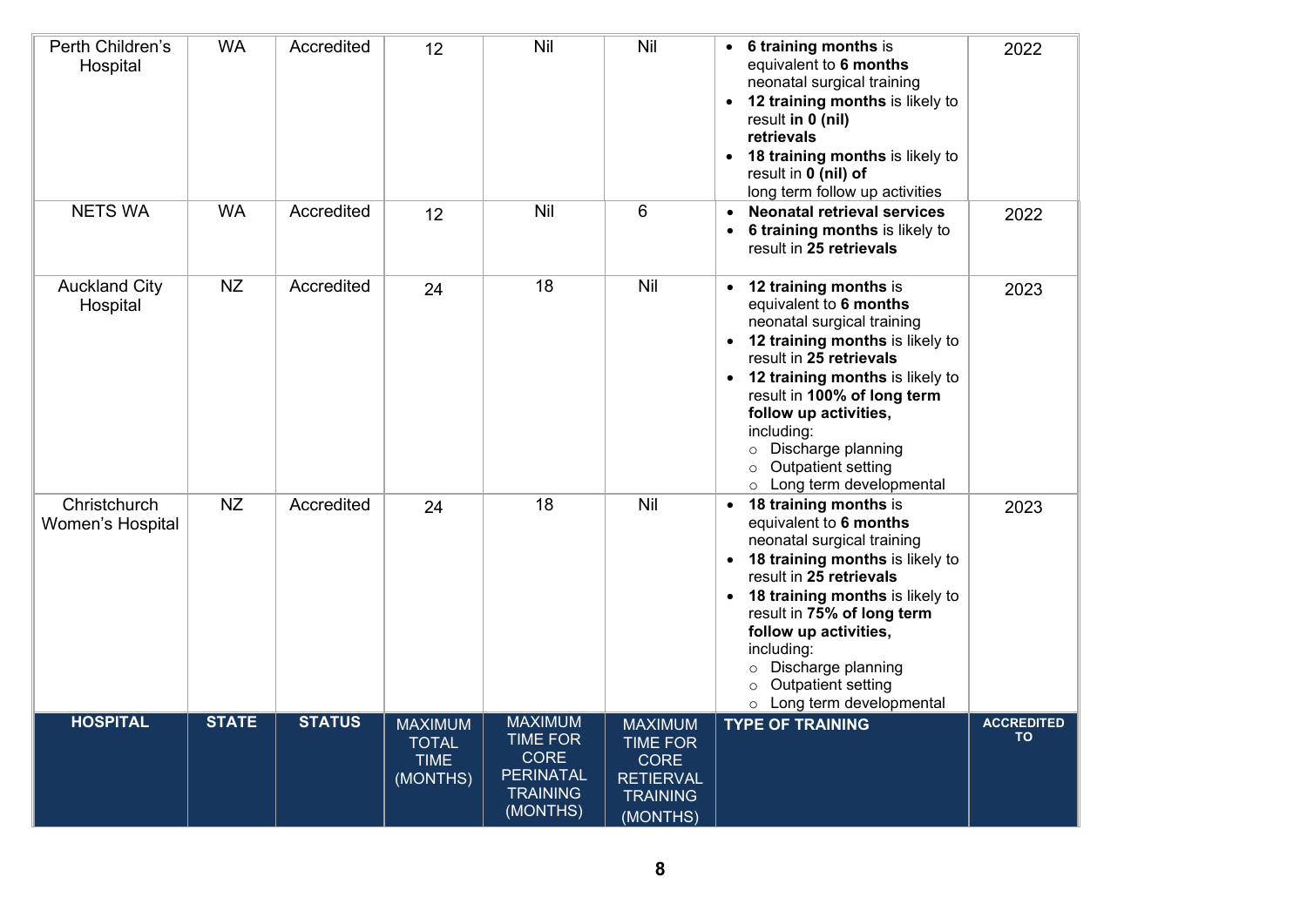| Middlemore<br>Hospital                                             | <b>NZ</b> | Accredited        | 18 | 12 | Nil | Not accredited for neonatal<br>$\bullet$<br>surgical training<br>• 12 training months is likely to<br>result in 0 (nil) retrievals<br>• 12 training months is likely to<br>result in 50% of long term<br>follow up activities,<br>including:<br>Discharge planning<br>$\circ$<br>Outpatient setting<br>$\circ$<br>o Long term developmental                        | 2023                       |
|--------------------------------------------------------------------|-----------|-------------------|----|----|-----|--------------------------------------------------------------------------------------------------------------------------------------------------------------------------------------------------------------------------------------------------------------------------------------------------------------------------------------------------------------------|----------------------------|
| Waikato Hospital                                                   | <b>NZ</b> | Accredited        | 24 | 18 | Nil | 18 training months is<br>$\bullet$<br>equivalent to 6 months<br>neonatal surgical training<br>18 training months is likely to<br>result in 25 retrievals<br>• 18 training months is likely to<br>result in 100% of long term<br>follow up activities,<br>including:<br>Discharge planning<br>$\circ$<br>Outpatient setting<br>$\circ$<br>o Long term developmental | 2026                       |
| Wellington<br>Hospital                                             | <b>NZ</b> | Accredited        | 24 | 18 | Nil | 18 training months is<br>$\bullet$<br>equivalent to 6 months<br>neonatal surgical training<br>18 training months is likely to<br>result in 25 retrievals<br>• 18 training months is likely to<br>result in 100% of long term<br>follow up activities,<br>including:<br>o Discharge planning<br>Outpatient setting<br>$\circ$<br>o Long term developmental          | 2023                       |
| <b>British Columbia</b><br>Children's &<br><b>Women's Hospital</b> | Canada    | <b>Accredited</b> | 18 | 12 | Nil | 12 training months is<br>$\bullet$<br>equivalent to 6 months<br>neonatal surgical training<br>• 12 training months is likely to<br>result in 0 (nil) retrievals<br>(depending on involvement of<br>trainee in transport services)<br>12 training months is likely to<br>result in 50% of long term                                                                 | <b>Extended to</b><br>2022 |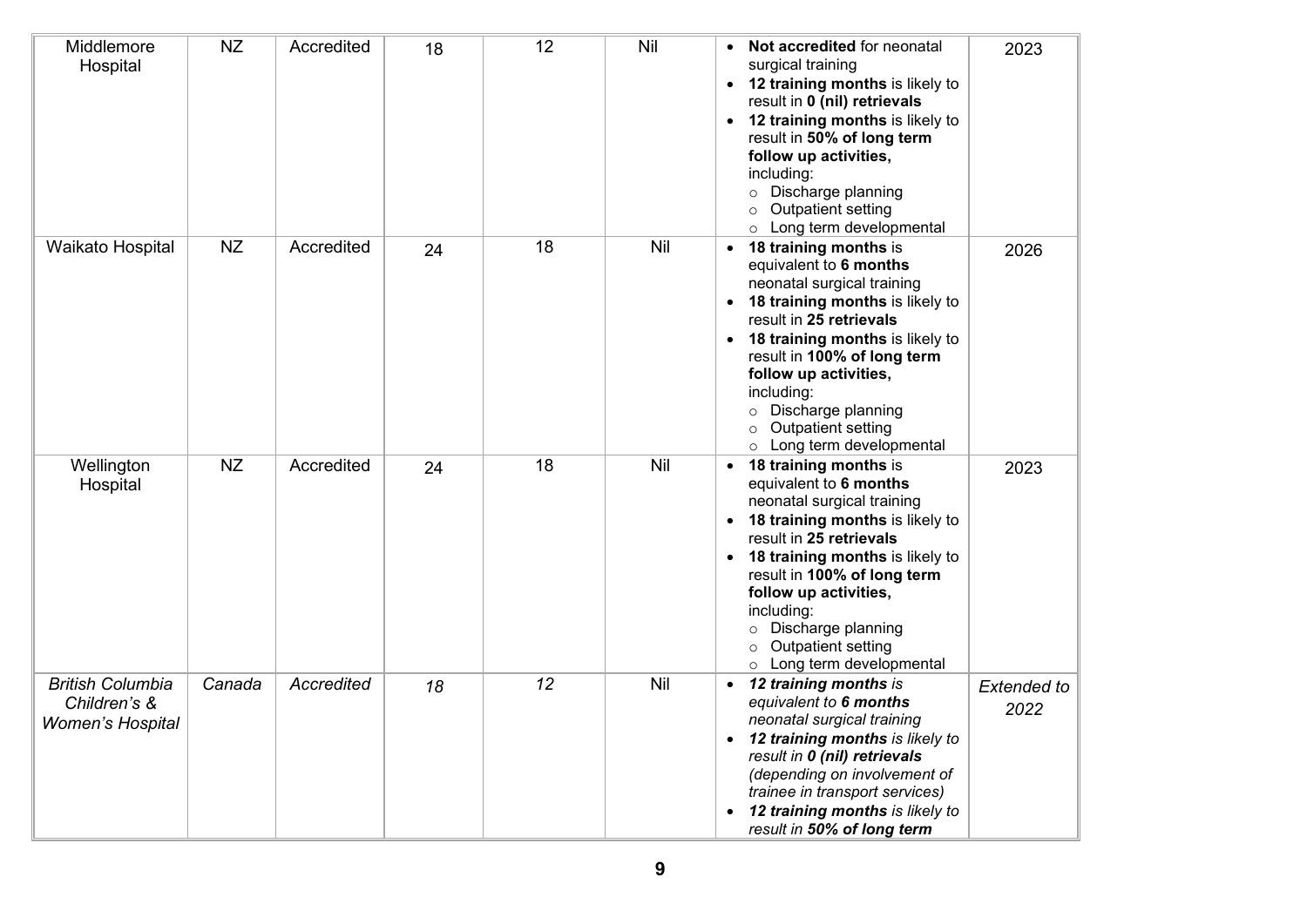|                                                                |                |               |                                                           |                                                                                                     |                                                                                                     | follow up activities,<br>including:<br>Discharge planning<br>$\circ$<br><b>Outpatient setting</b><br>$\circ$<br>Long term developmental<br>$\circ$                                                                                                                                                                                                                          |                                |
|----------------------------------------------------------------|----------------|---------------|-----------------------------------------------------------|-----------------------------------------------------------------------------------------------------|-----------------------------------------------------------------------------------------------------|-----------------------------------------------------------------------------------------------------------------------------------------------------------------------------------------------------------------------------------------------------------------------------------------------------------------------------------------------------------------------------|--------------------------------|
| <b>HOSPITAL</b>                                                | <b>STATE</b>   | <b>STATUS</b> | <b>MAXIMUM</b><br><b>TOTAL</b><br><b>TIME</b><br>(MONTHS) | <b>MAXIMUM</b><br><b>TIME FOR</b><br><b>CORE</b><br><b>PERINATAL</b><br><b>TRAINING</b><br>(MONTHS) | <b>MAXIMUM</b><br><b>TIME FOR</b><br><b>CORE</b><br><b>RETIERVAL</b><br><b>TRAINING</b><br>(MONTHS) | <b>TYPE OF TRAINING</b>                                                                                                                                                                                                                                                                                                                                                     | <b>ACCREDITED</b><br><b>TO</b> |
| Evelina London<br>Children's<br>Hospital                       | London,<br>UK  | Provisional   | 18                                                        | 12                                                                                                  | <b>Nil</b>                                                                                          | 12 training months is<br>equivalent to 6 months<br>neonatal surgical training<br>18 training months is likely to<br>$\bullet$<br>result in 0 (nil) retrievals<br>• 18 training months is likely to<br>result in 50% of long term<br>follow up activities,<br>including:<br>Discharge planning<br>$\circ$<br><b>Outpatient setting</b><br>$\circ$<br>Long term developmental | <b>Extended to</b><br>2022     |
| <b>Hospital for Sick</b><br>Children, Toronto                  | Canada         | Accredited    | 18                                                        | 12                                                                                                  | Nil                                                                                                 | 6 training months is<br>$\bullet$<br>equivalent to 6 months<br>neonatal surgical training<br>12 training months is likely to<br>$\bullet$<br>result in 100% of retrievals<br>• 18 training months is likely to<br>result in 100% of long term<br>follow up activities                                                                                                       | 2022                           |
| <b>Oxford Newborn</b><br>Care Unit, John<br>Radcliffe Hospital | Oxford,<br>UK  | Provisional   | 18                                                        | 12                                                                                                  | <b>Nil</b>                                                                                          | • 12 training months is<br>equivalent to 3 months<br>neonatal surgical training<br>12 training months is likely to<br>result in 100% of retrievals<br>12 training months is likely to<br>$\bullet$<br>result in 25-50% of long term<br>follow up activities                                                                                                                 | <b>Extended to</b><br>2022     |
| Royal Hospital for<br>Children,<br>Glasgow                     | Glasgow,<br>UK | Accredited    | 18                                                        | 12                                                                                                  | <b>Nil</b>                                                                                          | 12 training months is<br>equivalent to 6 months<br>neonatal surgical training<br>12 training months is likely to<br>result in 0 (nil)% of retrievals                                                                                                                                                                                                                        | 2023                           |